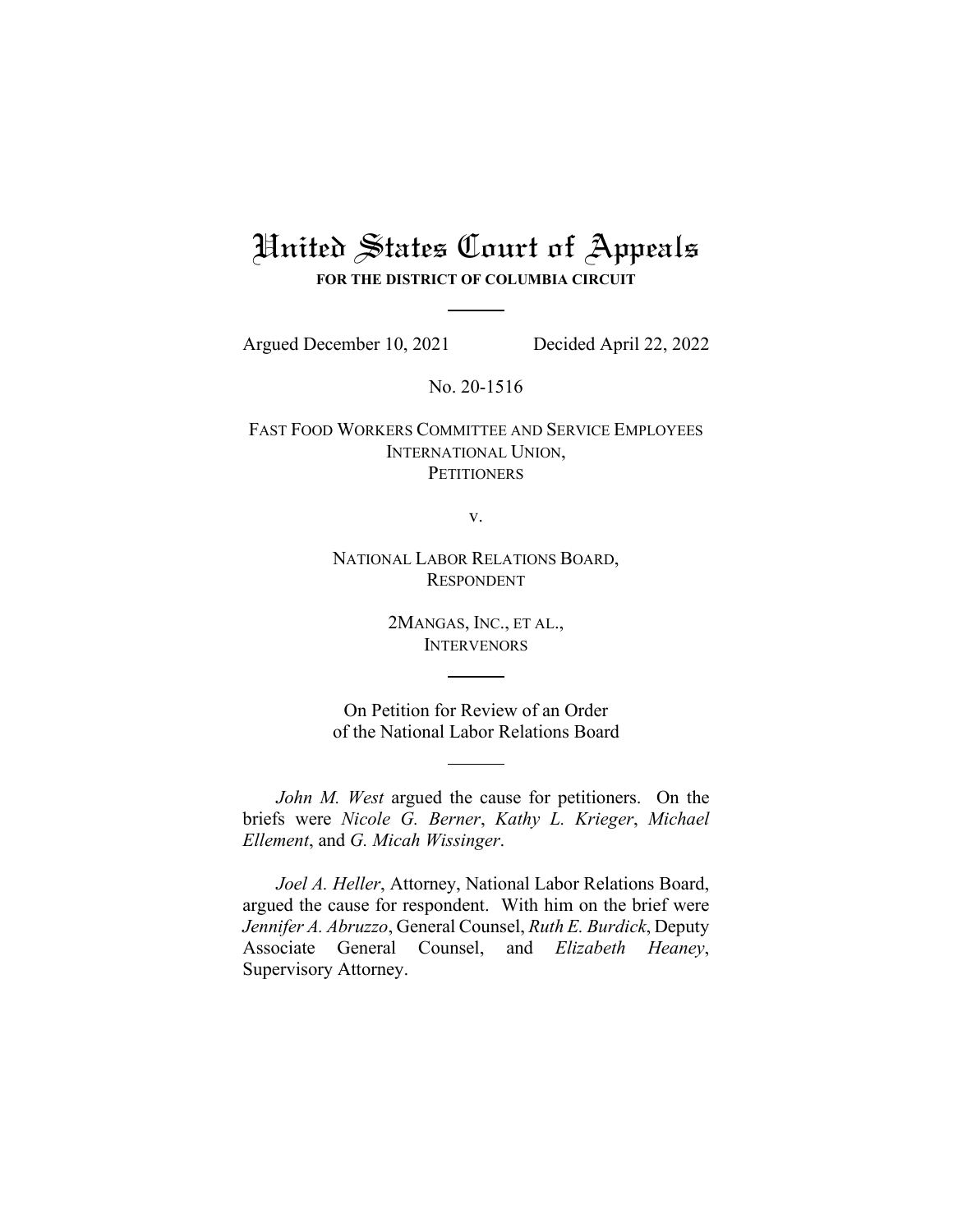*Pratik A. Shah* argued the cause for intervenor McDonald's USA, LLC in support of respondent. With him on the brief were *E. Michael Rossman, James E. Tysse*, and *Patricia A. Dunn*.

*Thomas M. O'Connell*, *Joseph A. Hirsch,* and *Louis P. DiLorenzo* were on the brief for intervenors 2Mangas, Inc., et al. in support of respondent.

Before: ROGERS and RAO, *Circuit Judges*, and SILBERMAN, *Senior Circuit Judge*.

Opinion for the Court filed by *Senior Circuit Judge* SILBERMAN.

Opinion concurring in part and dissenting in part filed by *Circuit Judge* ROGERS.

SILBERMAN, *Senior Circuit Judge*: Petitioners, the Fast Food Workers Committee and Service Employees International Union, seek review of the NLRB's approval of the settlement agreements between the Board's General Counsel on the one hand, and McDonald's and a group of McDonald's franchisees on the other. Although Petitioners raise a host of objections, their primary concern is the agreements' failure to determine whether McDonald's is a joint employer with its franchisees. Another significant objection is directed to the participation of one of the Board's Members in this decision. It is claimed that he should have been recused.

We think that the Board's approval of the settlement agreements was within the Board's discretion. As to the claim that one of the panel members should have been recused, Petitioners fail to raise a due process challenge, either before the Board or before us. Therefore, the recusal issue is not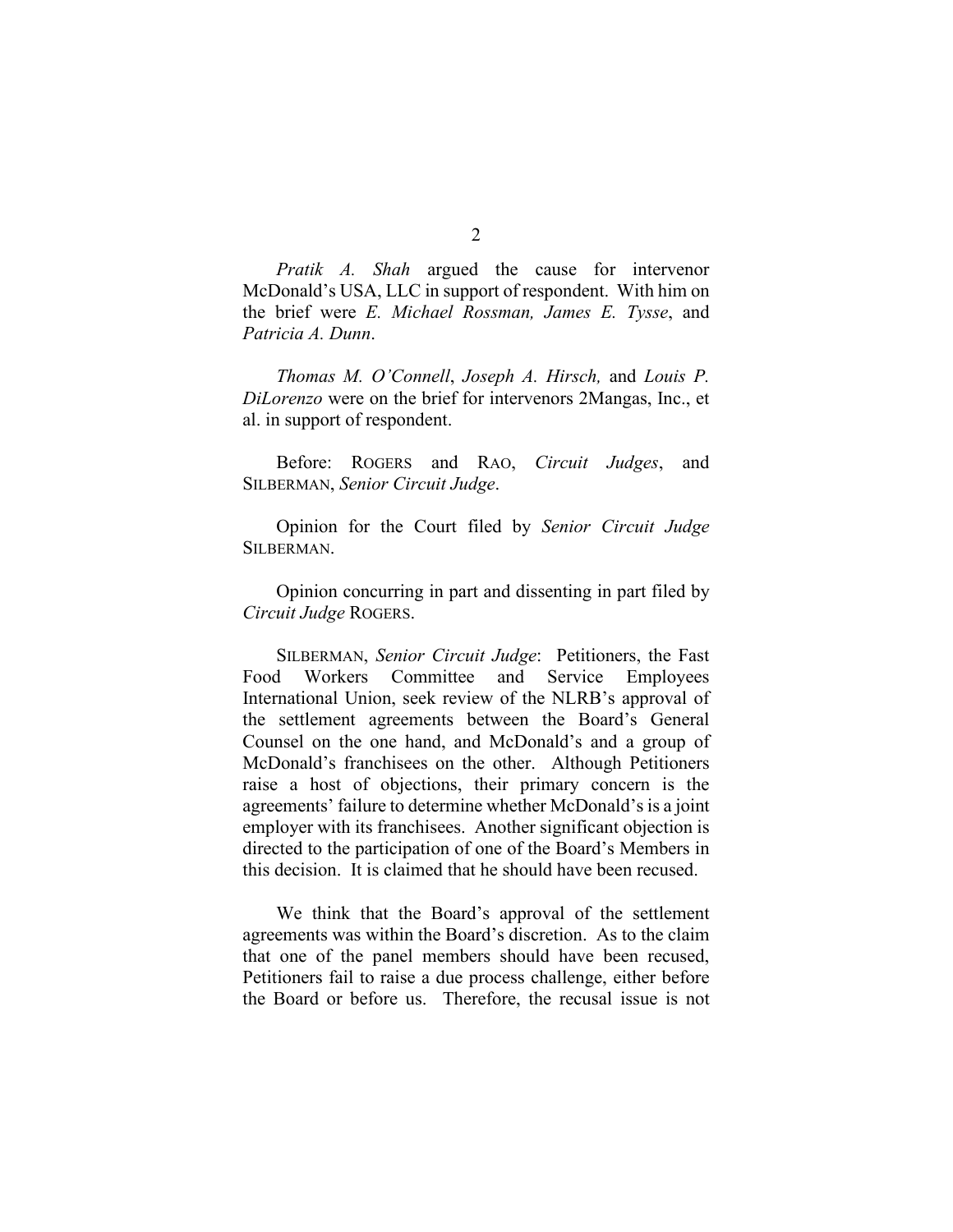properly presented. Accordingly, we deny the petition for review.

I.

Petitioners—the unions—launched an organizing campaign directed at McDonald's franchisees. During the campaign, Petitioners filed unfair labor practice charges against McDonald's and certain franchisees.

The Board's General Counsel issued complaints in December 2014 alleging that the franchisees "violated Section  $8(a)(1)$  of the Act by threatening employees, promising benefits to them, interrogating them, and surveilling their protected activity." The complaints also alleged that some of the franchisees violated Section  $8(a)(3)$  "by unlawfully discharging 3 employees and suspending, reducing work hours of, or sending home early 17 others, all in retaliation for their union and other protected concerted activity."

Importantly, the complaints alleged that McDonald's could be held jointly and severally liable with its franchisees as a "joint employer," even though it was not alleged that McDonald's independently violated the Act. One of the General Counsel's stated objectives was to "update Joint Employer law within the Board context and to clarify the relationship between franchisor and franchisee as it fits within the broader framework of what constitutes a Joint Employer under the National Labor Relations Act." McDonald's responded that, far from an attempt to "update" and "clarify" the law, the General Counsel was making an "unprecedented claim" that McDonald's is a joint employer and "an unprecedented attempt to change the law on joint employment."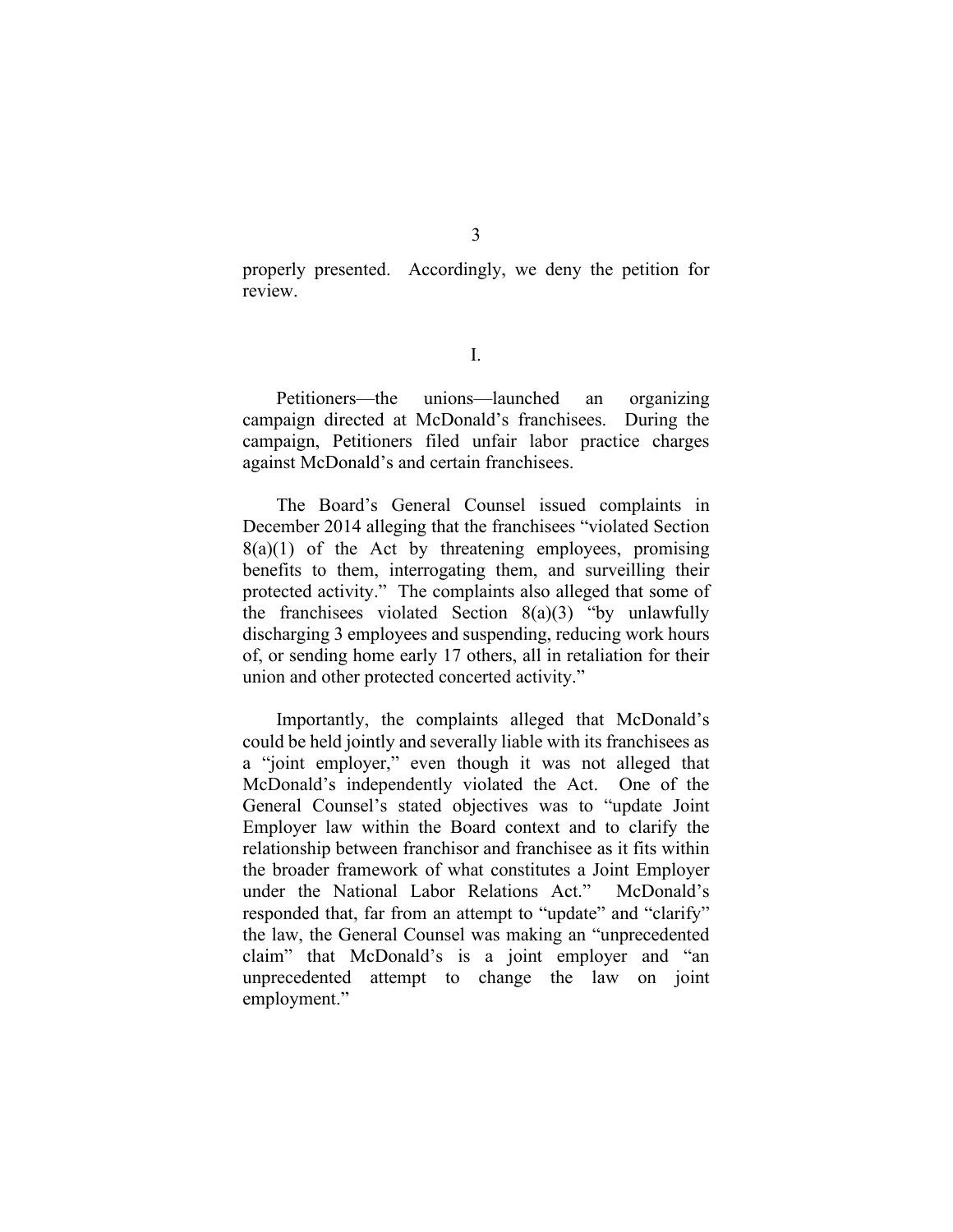The cases were consolidated for hearing before an administrative law judge. The ALJ severed the New York and Philadelphia franchisee cases for trial and put the rest in abeyance. No evidence on the merits was entered in the stayed cases.

In January 2018, a new General Counsel filed a motion with the ALJ to stay proceedings so the parties could pursue a global settlement. The ALJ granted it. And in March 2018, the General Counsel and McDonald's presented proposed settlement agreements between each franchisee and the affected employees. Concurrently, the Board issued a notice of proposed rulemaking on the joint employer issue. *See* 83 Fed. Reg. 46,681 (Sept. 14, 2018). In 2020, the Board promulgated a final rule. *See* 85 Fed. Reg. 11,184 (Feb. 26, 2020) (codified at 29 C.F.R. § 103.40).

Among other provisions, the settlements provided the following: the 10 franchisees whose alleged violations of Section 8(a)(3) resulted in lost earnings would pay 100% of the backpay owed to the alleged discriminatees, plus interest; those 10 franchisees would each contribute to a \$250,000 Settlement Fund that would compensate discriminatees if a franchisee committed the same type of Section 8(a)(3) violation within nine months of the settlement's approval; all franchisees would post a remedial notice for 60 days and mail copies to all former employees; the notice would contain a statement of employees' rights, state that the franchisee will not take the unlawful actions alleged in the complaint, and provide that the franchisees would comply with the notice. If the settlements were approved, the General Counsel could move to withdraw the complaint within ten days after their approval.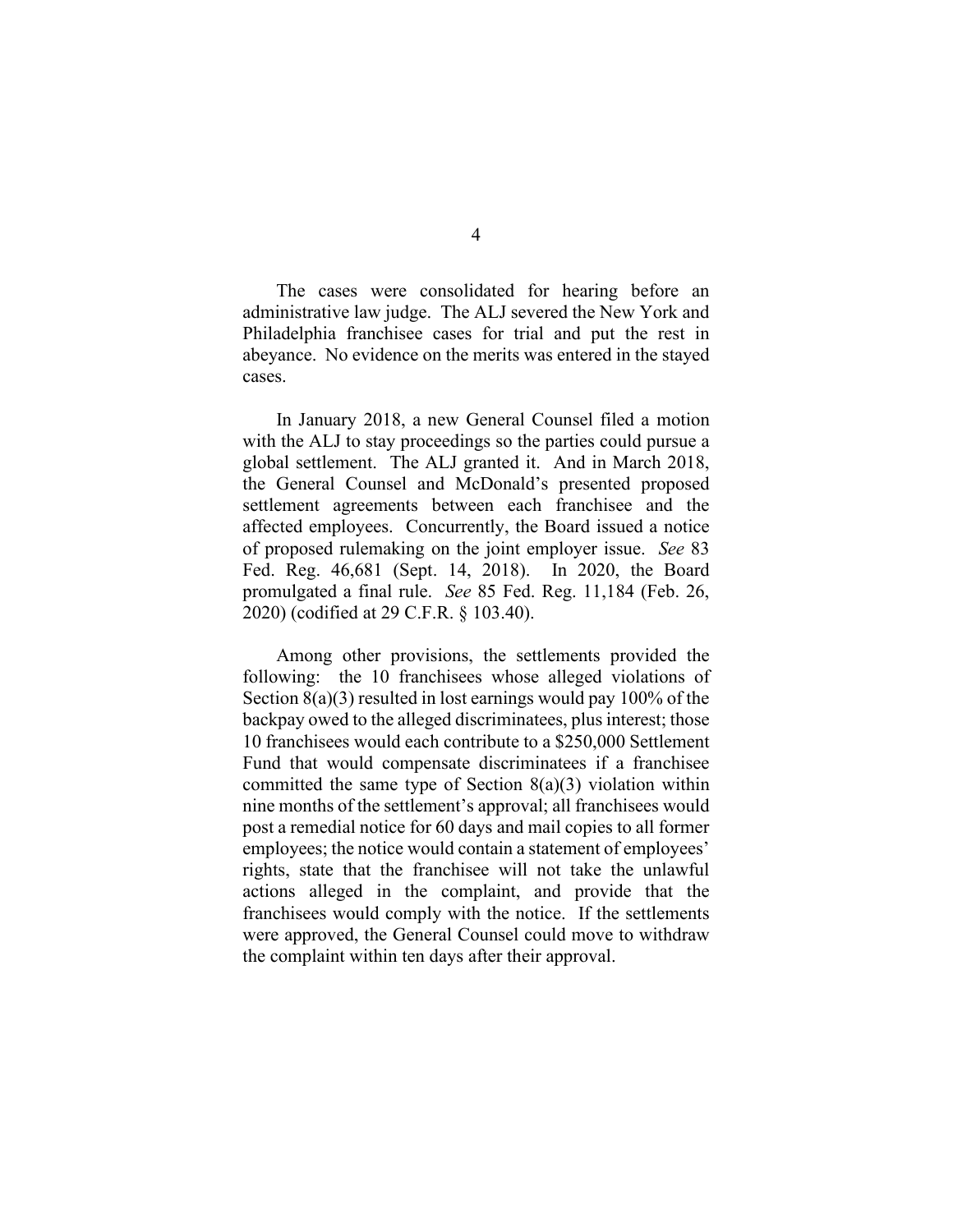Although the settlements did not treat McDonald's as a joint employer, they did require McDonald's to take certain actions to support the settlements. For example, if a franchisee did not comply with its settlement, McDonald's would mail a Special Notice to the employees of the franchisee stating that the franchisee violated the Act and the settlement, and that McDonald's disavows the conduct. McDonald's was also required to collect money for the Settlement Fund from the franchisees and deposit it with the Board. If McDonald's violated the settlements, the General Counsel could add McDonald's as a party to a new complaint and include a joint employer allegation.

The ALJ denied the General Counsel's and McDonald's motions to approve the settlements. The ALJ was concerned that the settlements did not resolve the joint employer issue. The General Counsel and McDonald's appealed to the Board. Petitioners supported the ALJ's decision. They also moved for the recusal of two Board Members, Chairman Ring and Member Emanuel, on grounds that the Members each had a conflict of interest.

The Board reversed the ALJ and ordered the case remanded with instructions to approve the settlements. The Board relied on its "broad discretion" to "approve settlement[s]." The factors it considers are set forth in *Independent Stave Co.*, 287 NLRB 740 (1987). *See also UPMC*, 365 NLRB No. 153 (2017). In considering settlements, the Board evaluates:

all the surrounding circumstances including, but not limited to, (1) whether the charging party(ies), the respondent(s), and any of the individual discriminatee(s) have agreed to be bound, and the position taken by the General Counsel regarding the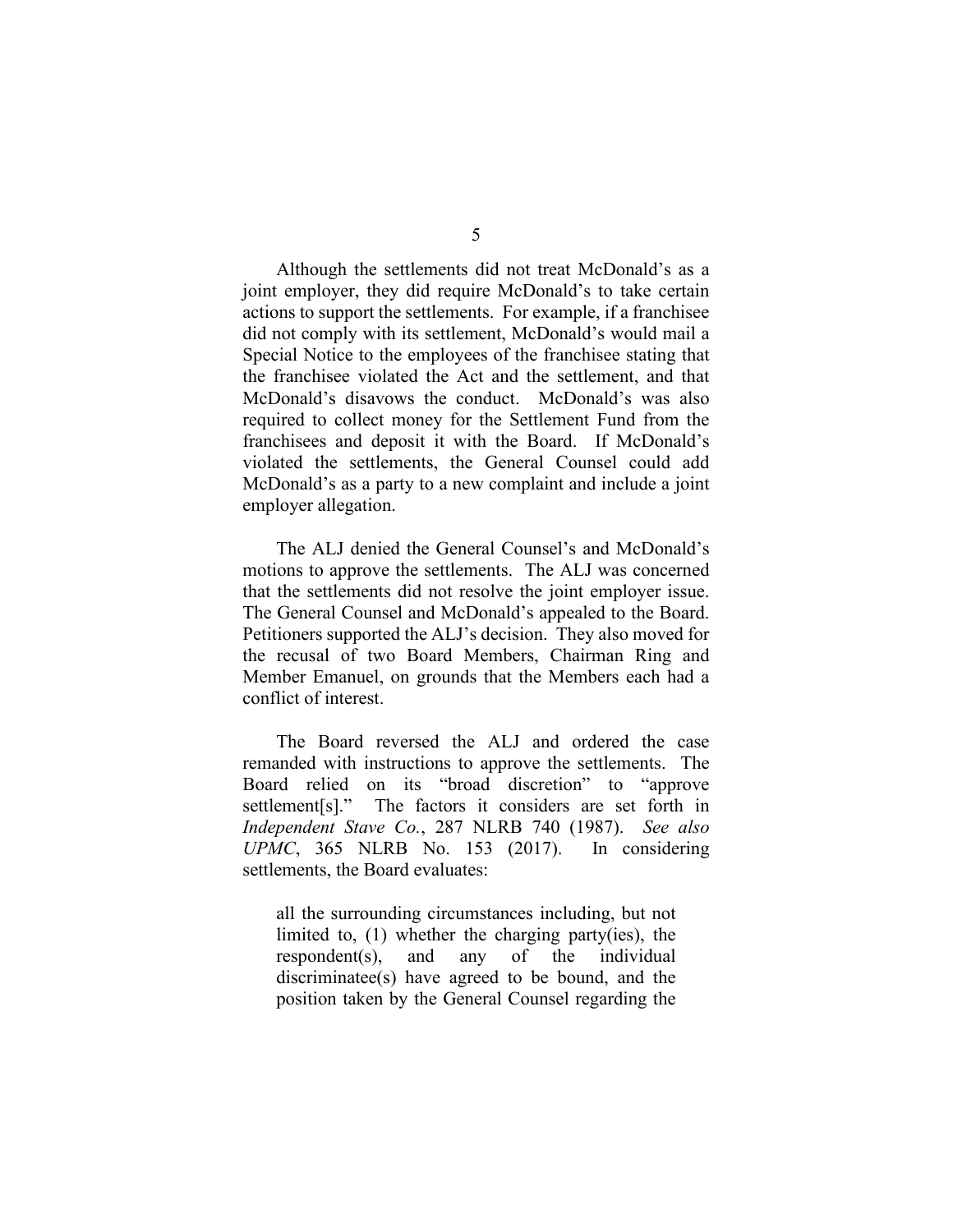settlement; (2) whether the settlement is reasonable in light of the nature of the violations alleged, the risks inherent in litigation, and the stage of the litigation; (3) whether there has been any fraud, coercion, or duress by any of the parties in reaching the settlement; and (4) whether the respondent has engaged in a history of violations of the Act or has breached previous settlement agreements resolving unfair labor practice disputes.

## 287 NLRB at 743.

The Board concluded that "the settlement agreements are reasonable under *Independent Stave*." Member McFerran dissented.

\* \* \*

In response to the recusal motions, the Board noted that the motion to recuse Chairman Ring was moot because he did not participate in the case and that Member Emanuel had independently decided that he did not need to recuse after consulting with the Board's Designated Agency Ethics Official.

Petitioners moved to reopen the record and for reconsideration. They sought to introduce a document purporting to be a recusal list for Member Emanuel that included McDonald's. However, the Board noted that Petitioners had access to this document prior to Member Emanuel's decision and the Board's order. And, in any event, the Board unanimously (including Member McFerran) denied the motion, reasoning that Petitioners failed to explain why the document would require a different result under the applicable ethics rules.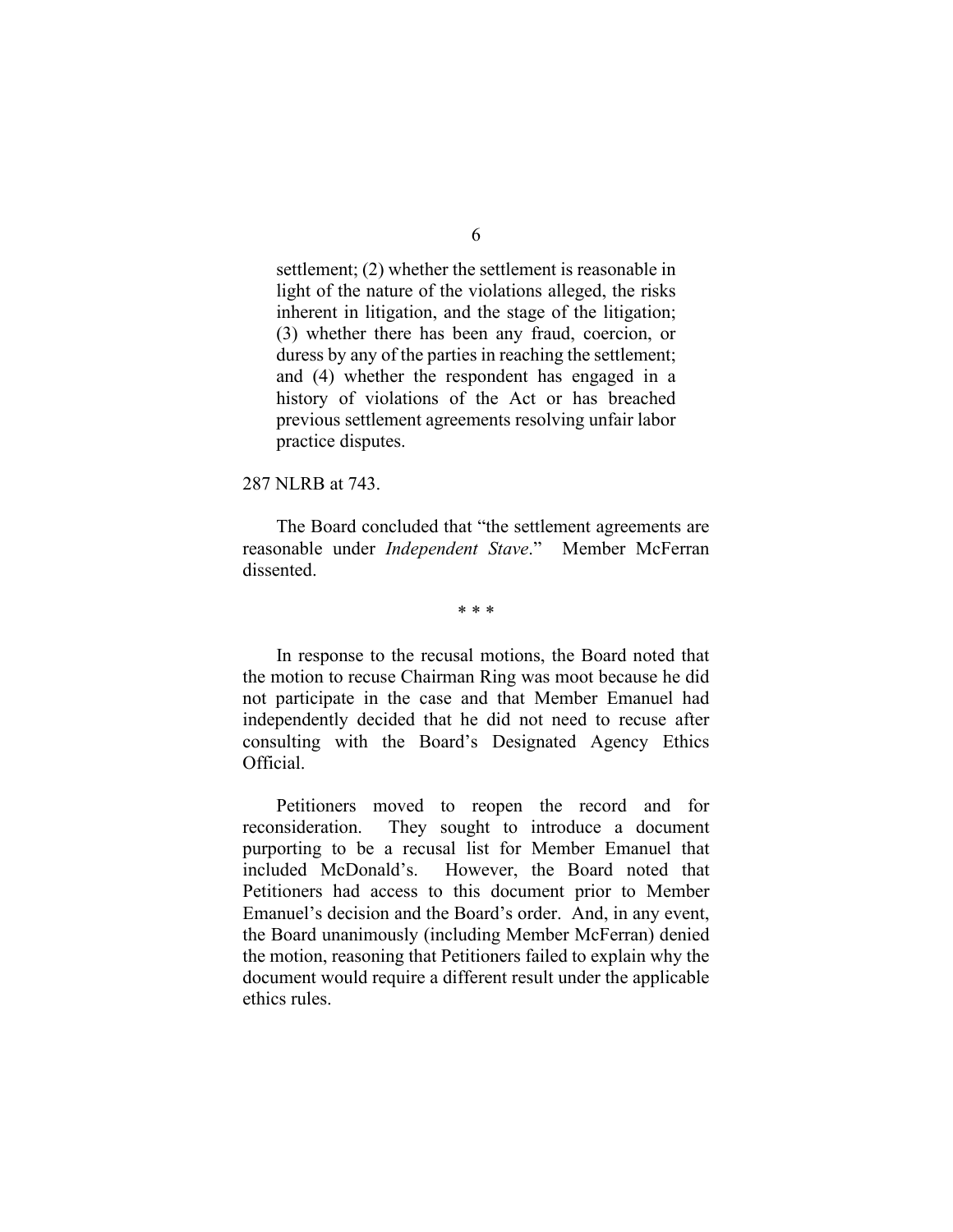This petition for review followed. Petitioners challenge both the order approving the settlement agreements and the order denying the motion to reopen and for reconsideration.

## II.

Petitioners face a steep hill in challenging the Board's approval of the settlements because our standard of review of the Board's decision whether to accept a settlement is quite narrow, i.e. abuse of discretion. *See, e.g.*, *Titanium Metals Corp. v. NLRB*, 392 F.3d 439, 447 (D.C. Cir. 2004).<sup>[1](#page-6-0)</sup>

Petitioners present a slew of objections to the settlements, but only two are significant. (1) Petitioners argue that the Board was arbitrary and capricious (unreasonable) in approving the settlements, in light of the unions' objections. (2) Petitioners also contend that the Board's order was invalid because Member Emanuel should have recused himself.

In determining that the settlements were reasonable, the Board applied its *Independent Stave* test, only the first two factors of which are relevant to the case.<sup>[2](#page-6-1)</sup> Applying the first

<span id="page-6-0"></span><sup>&</sup>lt;sup>1</sup> Petitioners claim that the Board violated its own standard of review by considering the ALJ's decision de novo rather than in accordance with abuse of discretion. But this is rather artificial since the dispute between the ALJ, the General Counsel, and the Board—the treatment of the joint employer standard—is a fundamental policy issue. And it is the Board, not an ALJ, that sets labor policy in accordance with the National Labor Relations Act. *See Beth Israel Hosp. v. NLRB*, 437 U.S. 483, 500 (1978).

<span id="page-6-1"></span><sup>&</sup>lt;sup>2</sup> No one disputes that the third and fourth factors weigh in favor of the settlements. There is no evidence of any fraud, coercion, or duress in reaching the settlements. Neither McDonald's nor the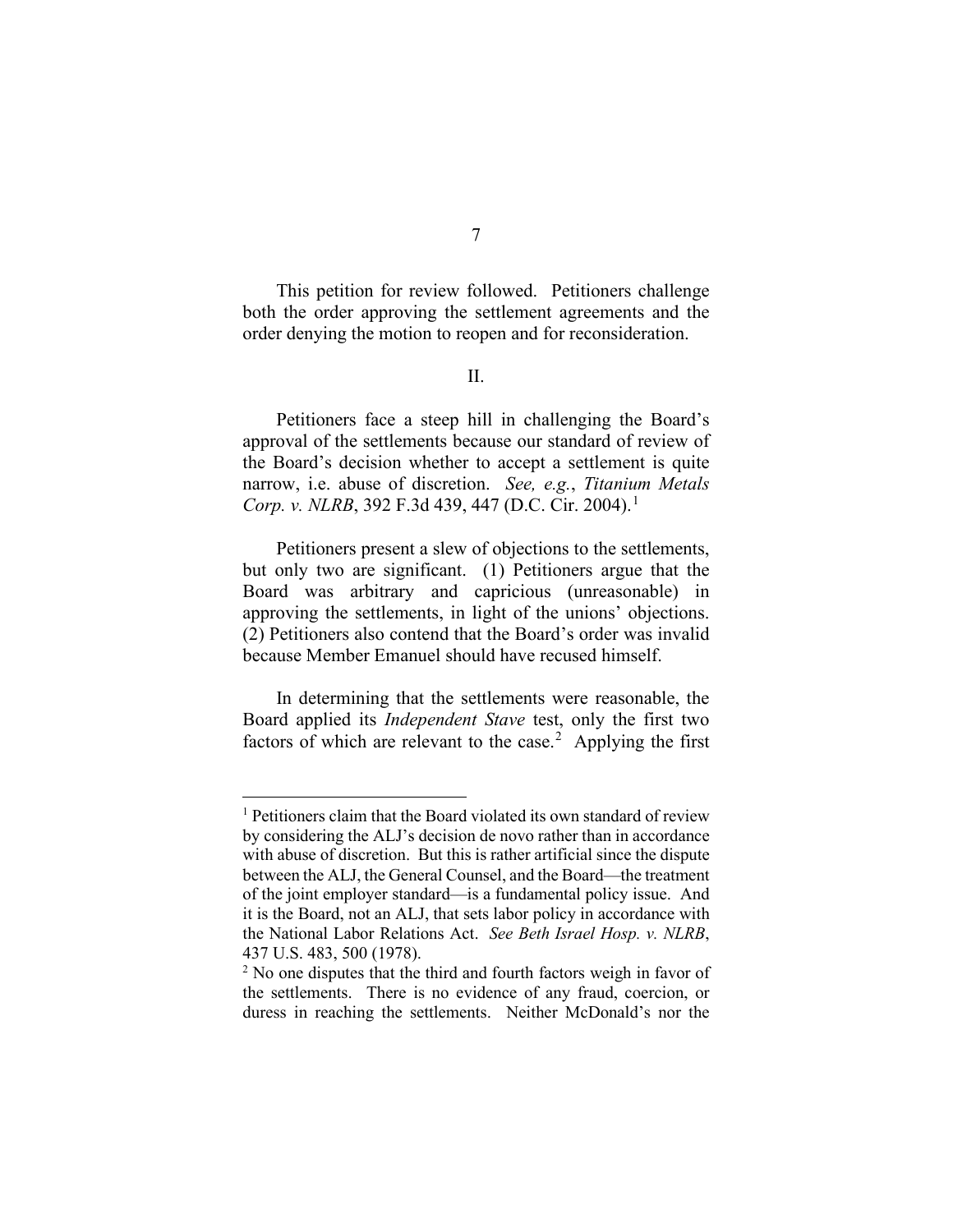factor, the Board considered the views of the parties and agreed with the ALJ that the factor was "inconclusive." While the General Counsel, McDonald's, the franchisees, and every affected employee who received front pay instead of reinstatement agreed to the settlements, Petitioners opposed them.

It is noteworthy that the Board's standard specifically refers to the General Counsel's view. And the Board recognized in this case that the General Counsel's support for the settlements was "an important consideration." After all, the General Counsel—a Presidential appointee confirmed by the Senate—has virtually unreviewable discretion whether to bring a complaint in the first instance. *See NLRB v. United Food & Commercial Workers Union, Loc. 23, AFL-CIO*, 484 U.S. 112, 126 (1987). So his or her view logically is given considerable weight. The new General Counsel, who was appointed by a new President in November 2017, had a different policy view than the General Counsel who brought the case on whether to expand the joint employer standard. And that surely influenced his decision to settle the case without insisting that McDonald's be treated as a joint employer.

The Board, applying the second *Independent Stave* factor, determined that the settlements were reasonable. The question remains whether that determination was within its discretion.

We have held that the Board has broad discretion to approve settlements "in the course of the Board's prosecution of an unfair labor practice charge." *See, e.g.*, *Dupuy v. NLRB*, 806 F.3d 556, 562 (D.C. Cir. 2015). The Board itself has stated that it "has long had a policy of encouraging the peaceful,

franchisees have a history of unfair labor practices or have breached previous settlement agreements.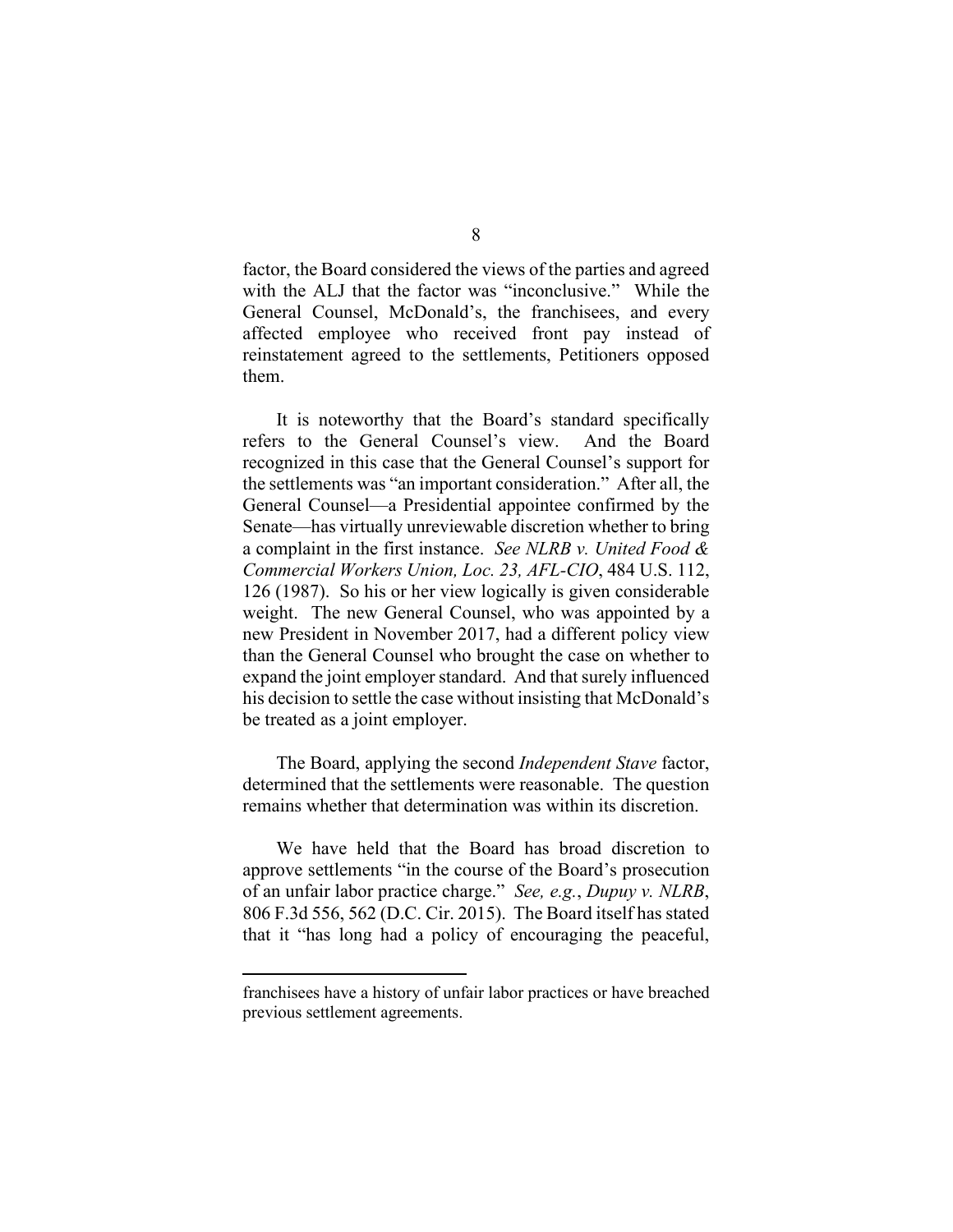nonlitigious resolution of disputes." *Indep. Stave Co.*, 287 NLRB at 741. Courts have recognized that policy. *See, e.g.*, *Wallace Corp. v. NLRB*, 323 U.S. 248, 253–54 (1944); *Textile Workers Union of Am. v. NLRB*, 294 F.2d 738, 739 (D.C. Cir. 1961).

The Board concluded that the absence of a joint employer finding for McDonald's did not make the settlements inappropriate. The Board observed that the settlements placed a number of obligations on McDonald's, even if McDonald's was not treated as a joint employer.<sup>[3](#page-8-0)</sup> The ALJ rejected the settlements because they "[did] not in any way approximate the remedial effect of a finding of a joint employer status." But under *Independent Stave*, the Board noted, a settlement does not have to "mirror a full remedy." 287 NLRB at 742–43. *See also UPMC*, 365 NLRB at \*4.

Moreover, the Board agreed with the General Counsel that the value of a joint employer ruling in this case was greatly diminished by the Board's undertaking of a rulemaking on the joint employer standard. Indeed, after the hearing, the Board issued a notice of proposed rulemaking, 83 Fed. Reg. 46,681, and then promulgated a final rule, 85 Fed. Reg. 11,184 (codified at 29 C.F.R. § 103.40).

<span id="page-8-0"></span><sup>&</sup>lt;sup>3</sup> If that had been done, it would have had a significant impact on like franchisee structures across the country regarding bargaining units. *See Hy-Brand Indus. Contractors, Ltd.*, 365 NLRB No. 156 at \* 1–6 (2017) (discussing the impact an expanded joint employer rule would have on "labor relations policy and its effect on the economy" and the imposition of "unprecedented new joint bargaining obligations" on entities deemed joint employers) (overruling *BFI Newby Island Recyclery*, 362 NLRB No. 186 (2015) (*Browning-Ferris*), *enfd. in part and remanded*, 911 F.3d 1195 (D.C. Cir. 2018), *vacated* 366 NLRB No. 26 (2018)).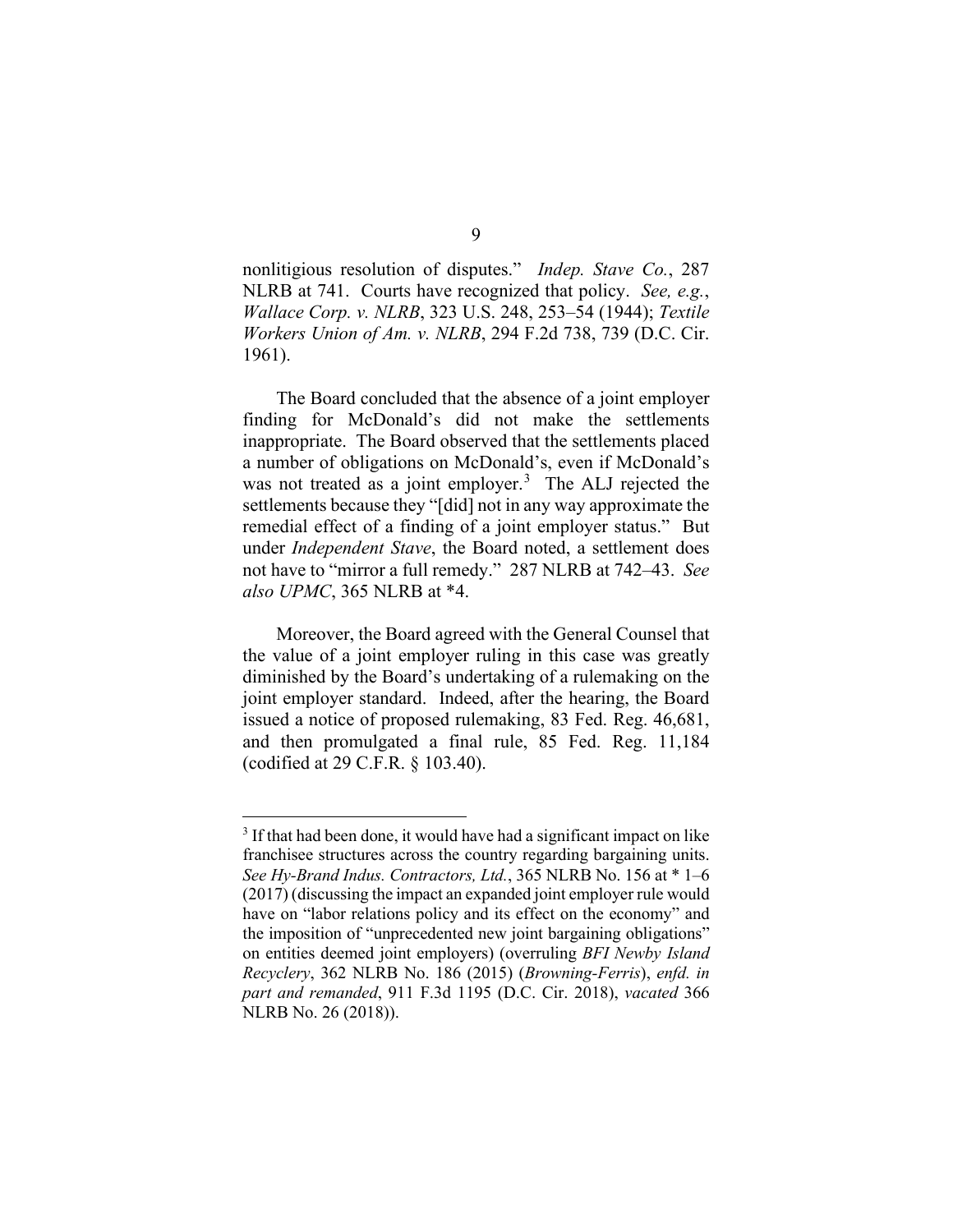To be sure, if the case had proceeded to a conclusion before the Board and it had put off resolving the joint employer issue to a rulemaking, that would have been impermissible. It would have violated the principle of administrative law that "an agency faced with a claim that a party is violating the law . . . cannot resolve the controversy by promising to consider the issue in a prospective legal framework." *City of Miami v. FERC*, 22 F.4th 1039, 1043 (D.C. Cir. 2022). *See also MCI Telecomms. Corp. v. AT&T*, 512 U.S. 218, 222 (1994) (quoting *AT&T v. FCC*, 978 F.2d 727, 731–32 (D.C. Cir. 1992)). But this situation is quite different. There is nothing precluding the parties to the settlements, including the General Counsel, from determining as part of the settlements that it was unnecessary to resolve an issue in this litigation. And the Board cannot be criticized for failing to resolve an issue that was never actually presented to it.

Essentially then, this case simply involves a new General Counsel, and Board, determining not to expand the definition of joint employer. As legal scholars have recognized, the Board's legal policies and objectives, including statutory interpretations, change rather dramatically under different administrations. S*ee, e.g.*, Samuel Estreicher, *Policy Oscillation at the Labor Board: A Plea for Rulemaking*, 37 ADMIN L. REV. 163 (1985); Jeffrey S. Lubbers, *The Potential of Rulemaking by the NLRB*, 5 FIU L. REV. 411, 416 (2010) (noting that the NLRB's "shifting majorities often seek to change past adjudicative precedents"). And we have consistently affirmed the Board's policy shifts so long as they are explained and the relevant statute permits the change. *See, e.g.*, *Pittsburgh Press Co. v. NLRB*, 977 F.2d 652, 655 (D.C. Cir. 1992). This case represents such an example.

The Board determined that the settlements provided full monetary relief and a that joint employer finding would not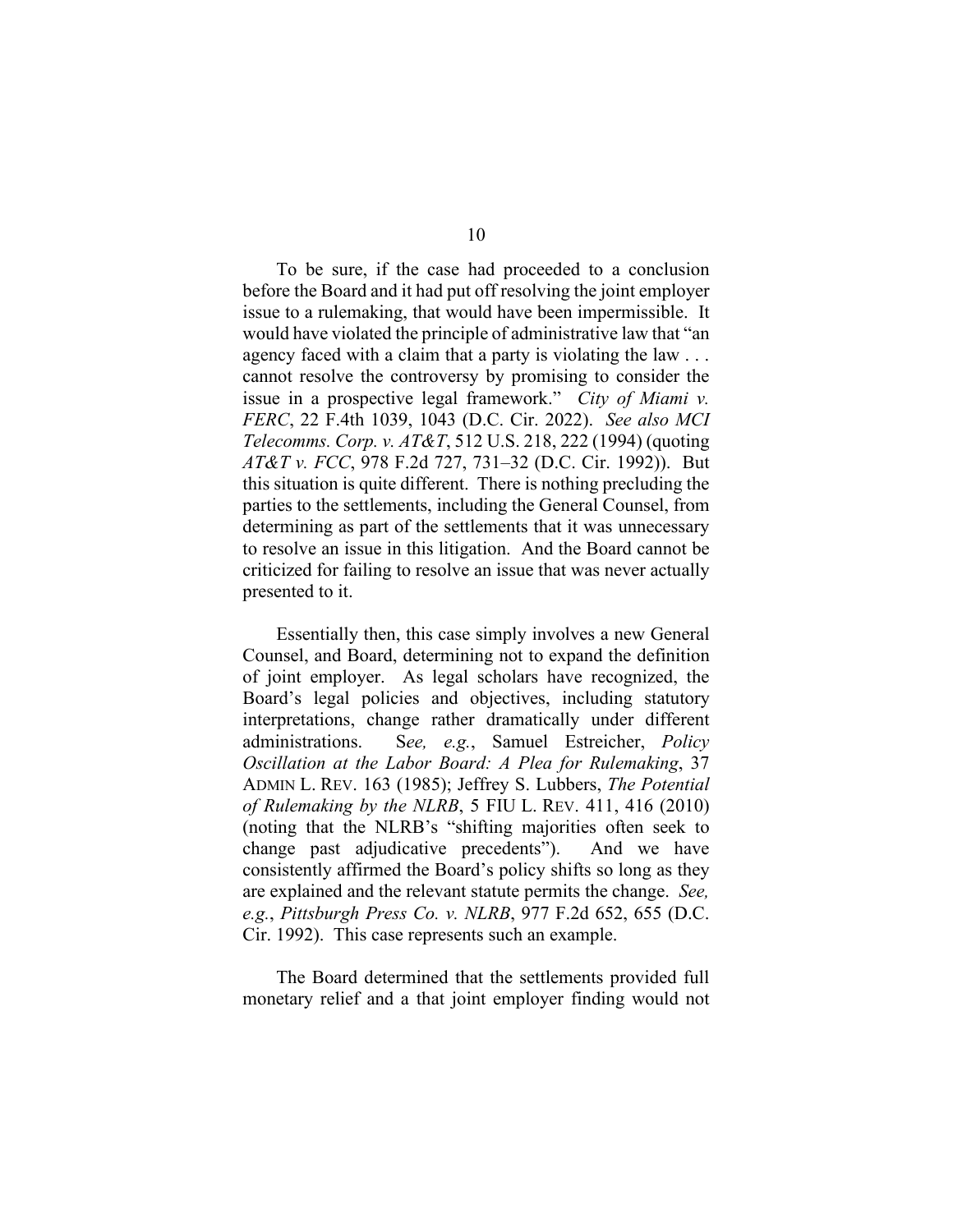result in any additional monetary or substantive remedies. The Board explained that the settlements "would provide an immediate remedy for all 181 violations alleged." The employees who lost compensation because of the alleged violations received 100% of backpay plus interest. As the Board points out, the settlement approved in *Independent Stave* provided only 10% backpay. 287 NLRB at 740. Discharged employees received additional compensation because they waived their right to reinstatement. Further, the settlements provided for compensation for violations of the same unfair labor practices in the future, which ensure relief without additional litigation. The Board noted that the settlements also provided relief from past unlawful discipline and included default provisions that bound McDonald's and the franchisees.

The Board also observed that further litigation would be lengthy, uncertain, and risky, while the settlements provided certain and immediate relief. A losing party could appeal to the Board and then petition the court of appeals for review. The end of that litigation would only be conclusive as to the New York and Philadelphia franchisees, with a substantial number of outstanding severed cases yet to be tried. Further, the Board explained that because the joint employer liability issue is a fiercely contested question, this case carries "unusual litigation risk" and that a joint employer liability result was "far from certain." In light of all these considerations, the Board reasonably concluded that the benefits of the settlement agreements outweighed the value of continued litigation.

\* \* \*

Beyond these main arguments, Petitioners raise a series of objections to the settlements, each of which was endorsed by the ALJ, but nevertheless rejected by the Board. We have considered each of these objections and conclude that they are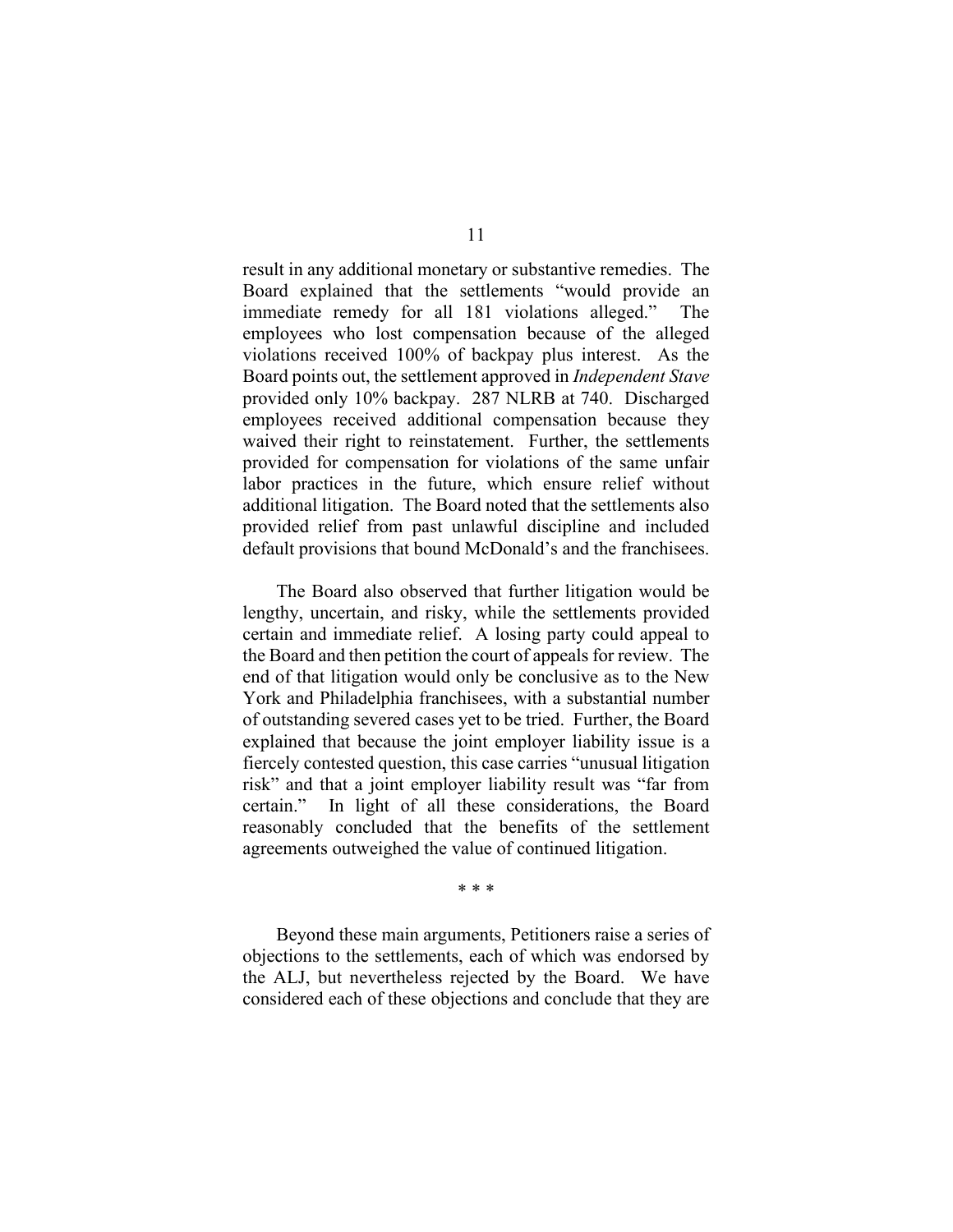insignificant. For example, the Board recognized that the settlements contained both a notice posting requirement and a requirement that the franchisees mail the notice to former employees. The Board reasonably found that these provisions "inform[ed] current and former employees about their . . . rights," and "provide[d] assurances that the Franchisees will not interfere with those rights."

Petitioners raise two objections to the notice provisions, but like so many of their objections they amount to a desire that the settlements be different—not that they were unreasonable. Petitioners complain that the settlements did not include a requirement of electronic posting. The Board determined that there was not enough evidence that the franchisees "customarily" communicated with employees electronically. *See J. Picini Flooring*, 356 NLRB 11, 13 (2010) (requiring electronic posting only if "the respondent customarily uses such electronic posting to communicate with its employees"). Petitioners also contend that the notice should have been posted at more locations. But the Board thought that it was reasonable for the notices to be posted at the locations where the alleged violations occurred. The cases Petitioners cite to support their argument hold only that broader notice posting is permitted not that it is required for a settlement to be reasonable. *See, e.g.*, *Albertson's, Inc.*, 351 NLRB 254, 384 (2007).

In sum, given the Board's discretion to approve settlements and its careful and comprehensive analysis of the reasonableness of the settlements here, we conclude that the Board acted well within its discretion in approving them.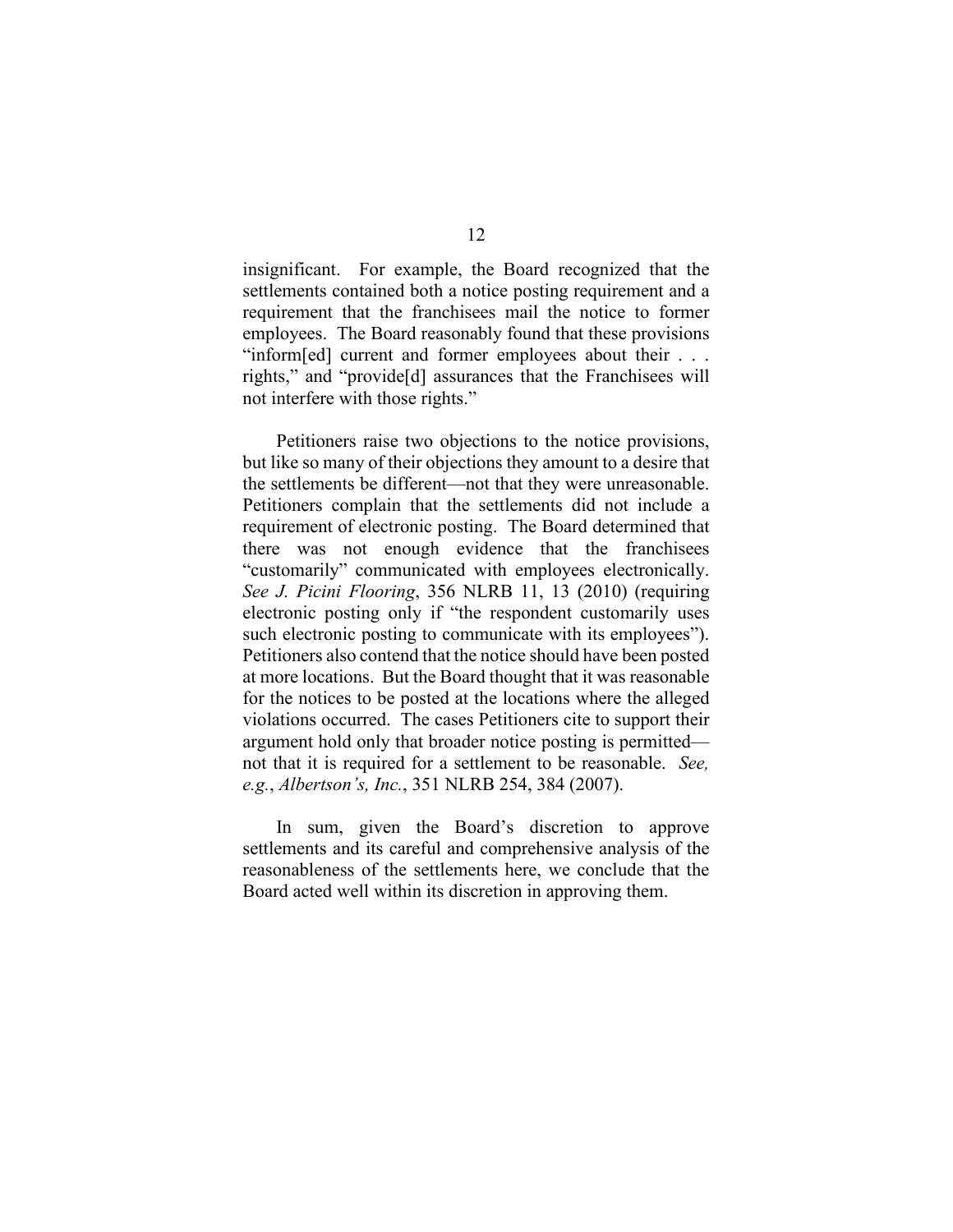Petitioners also argue that the Board's December 2019 order was invalid because Member Emanuel was required to be recused.

Under the National Labor Relations Act, we review only "final order[s] of *the Board* granting or denying . . . relief." 29 U.S.C. § 160(f) (emphasis added). *Cf. W. Coal Traffic League v. Surface Transp. Bd.*, 998 F.3d 945, 952–53 (D.C. Cir. 2021) (quoting *Pub. Serv. Comm'n v. Fed'l Power Comm'n*, 543 F.2d 757, 776 (D.C. Cir. 1974)) (holding that "[w]e exercise judicial review only over the actions of *the* [Surface Transportation] *Board*, not over the substance of the views of the individual commissioners" because "when we review the actions of a collective body such as the Board, 'it is its institutional decisions—none other—that bear legal significance'").

Member Emanuel's recusal decision, made in consultation with the Designated Agency Ethics Official, was an individual decision, not a final order of the Board. Therefore, we cannot directly review Member Emanuel's decision.

To be sure, even if the recusal decision was Member Emanuel's and not a "final order of the Board," 29 U.S.C. §160(f), the Board's ultimate decision would be invalid if Member Emanuel's participation violated Petitioners' right to due process. We made this principle clear in *Cinderella Career & Finishing Schools, Inc. v. FTC*, 425 F.2d 583 (D.C. Cir. 1970). In that case, we reversed and remanded an entire FTC order because a biased commissioner participated in the decision-making process. *See id.* at 589. It described the "test for disqualification" as "whether a disinterested observer may conclude that the agency has in some measure adjudged the

13 III.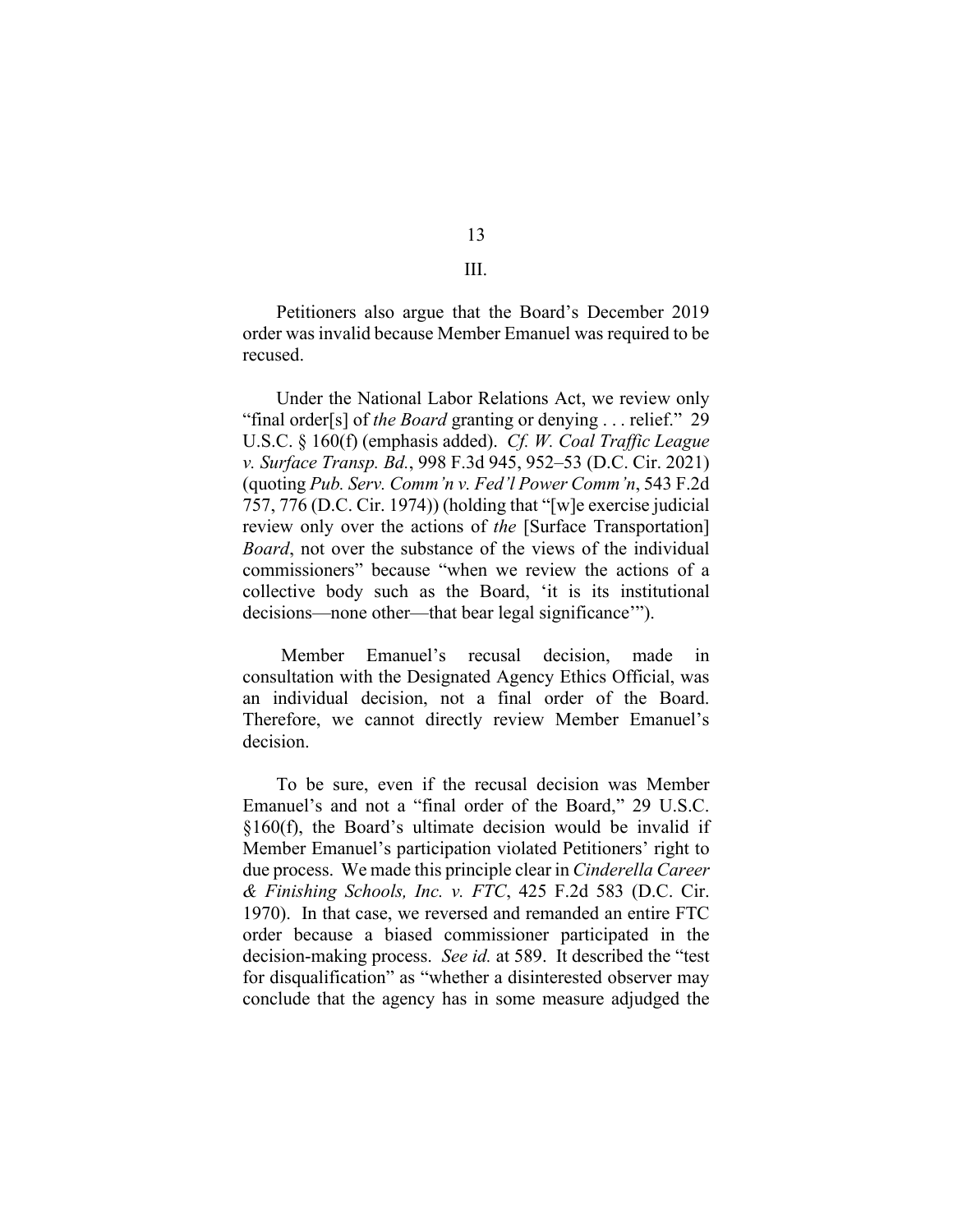facts as well as the law of a particular case in advance of hearing it." *Id.* at 591 (cleaned up).<sup>[4](#page-13-0)</sup> Reversing and remanding was necessary in *Cinderella* because allowing a biased FTC commissioner to participate in adjudicative proceedings constituted a violation of due process. *Id.* at 591–92. And in another case involving the same FTC commissioner, we concluded that his participation also "amounted . . . to a denial of due process." *Texaco, Inc. v. FTC*, 336 F.2d 754, 760 (D.C. Cir. 1964), *vacated and remanded on other grounds*, 381 U.S. 739 (1965).

But Petitioners have not argued that the proceedings violated due process either before the Board or before us. The Supreme Court has held that the NLRA statutorily precludes us "from considering an objection that has not been urged before the Board, 'unless the failure or neglect to urge such objection shall be excused because of extraordinary circumstances'" not present here. *Detroit Edison Co. v. NLRB*, 440 U.S. 301, 311 n.10 (1979) (quoting 29 U.S.C. § 160(e)). Because Petitioners did not make a due process argument before the Board—even if it had been explicitly raised before us—we may not consider it. *See Springsteen-Abbott v. Sec. & Exch. Comm'n*, 989 F.3d 4, 7–8 (D.C. Cir. 2021).

Our colleague believes we are insisting on the "magic words" "due process." But our point is simply that Petitioners were obliged to make clear that they were bringing a

<span id="page-13-0"></span><sup>4</sup> We have since elaborated on the *Cinderella* test, stating that "we will set aside a commission member's decision not to recuse himself from his duties only where he has 'demonstrably made up [his] mind about important and specific factual questions and [is] impervious to contrary evidence.'" *Metro. Council of NAACP Branches v. FCC*, 46 F.3d 1154, 1164–65 (D.C. Cir. 1995) (quoting *United Steelworkers of Am. v. Marshall*, 647 F.2d 1189, 1209 (D.C. Cir. 1980), *cert. denied*, 453 U.S. 913 (1981)).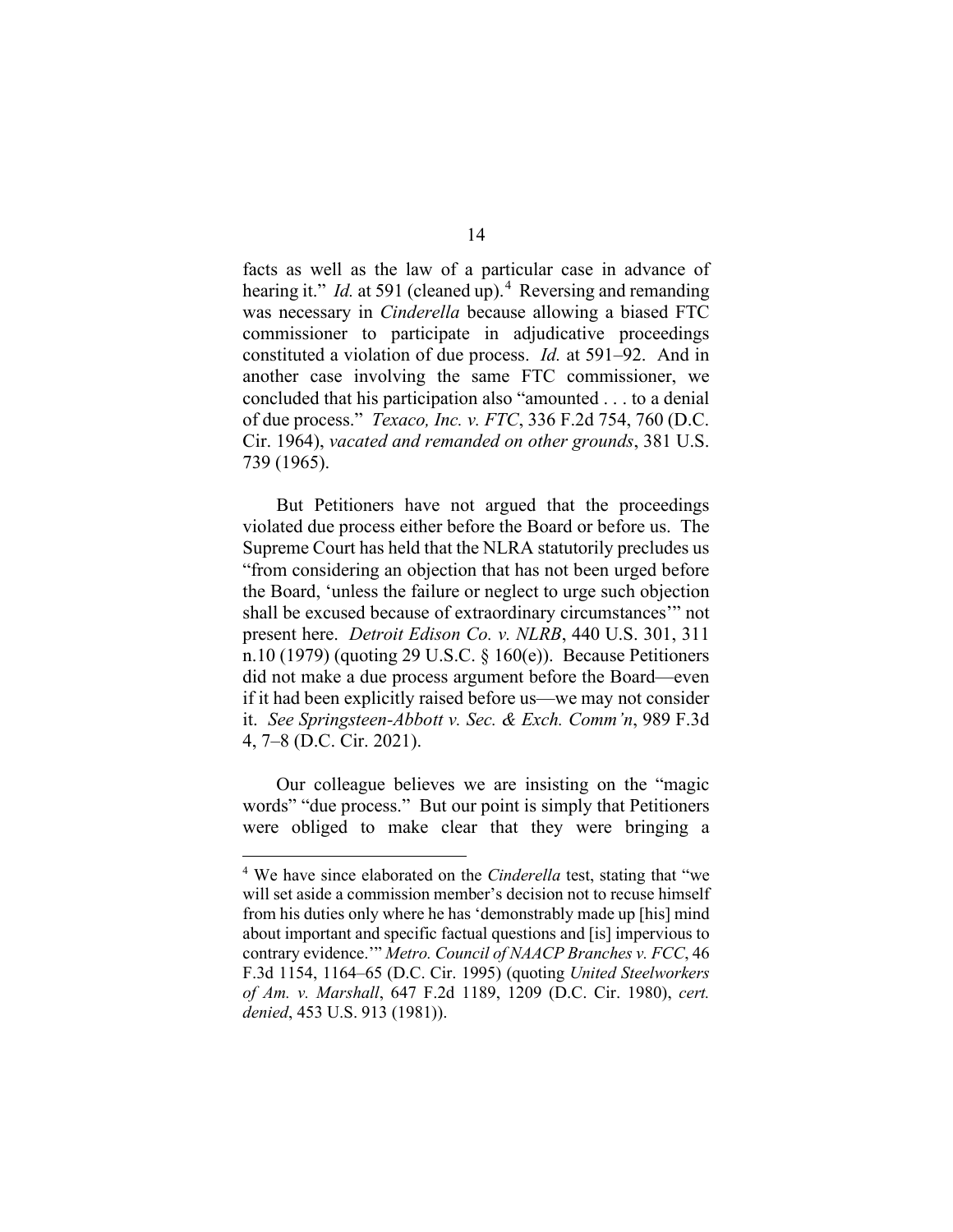constitutional challenge before the NLRB (and before us). And the due process clause is the logical provision. You either assert a constitutional violation or you don't. A general complaint about unfairness or bias is not a constitutional challenge; nor is there a freestanding cause of action in a federal court to remedy a general claim of unfairness or bias.<sup>[5](#page-14-0)</sup>

Accordingly, we conclude that Petitioners' argument that the Board's 2019 order was invalid because Member Emanuel should have been recused is not properly before us.<sup>[6](#page-14-1)</sup>

\* \* \*

Because we determine that the Board did not abuse its discretion in issuing its order approving the settlements, and that Petitioners' recusal argument is not properly presented, we deny the petition for review.

<span id="page-14-0"></span><sup>5</sup> The discussions in *Cinderella* and *Metropolitan Council of NAACP Branches v. FCC*, 46 F.3d 1154 (D.C. Cir. 1995), on which our colleague relies, involve the evidence necessary to make out a due process violation.

<span id="page-14-1"></span><sup>6</sup> Petitioners also argue that the Board abused its discretion in denying their motion to reopen the record and for reconsideration of Member Emanuel's recusal decision in its September 2020 order. Petitioners sought to reopen the record to show that a purported recusal list for Member Emanuel included McDonald's. It is unnecessary for us to determine whether the Board's refusal to grant Petitioners' motion was legitimate. That is so because Petitioners' failure to raise a due process challenge to Member Emanuel's participation makes the motion to reopen irrelevant.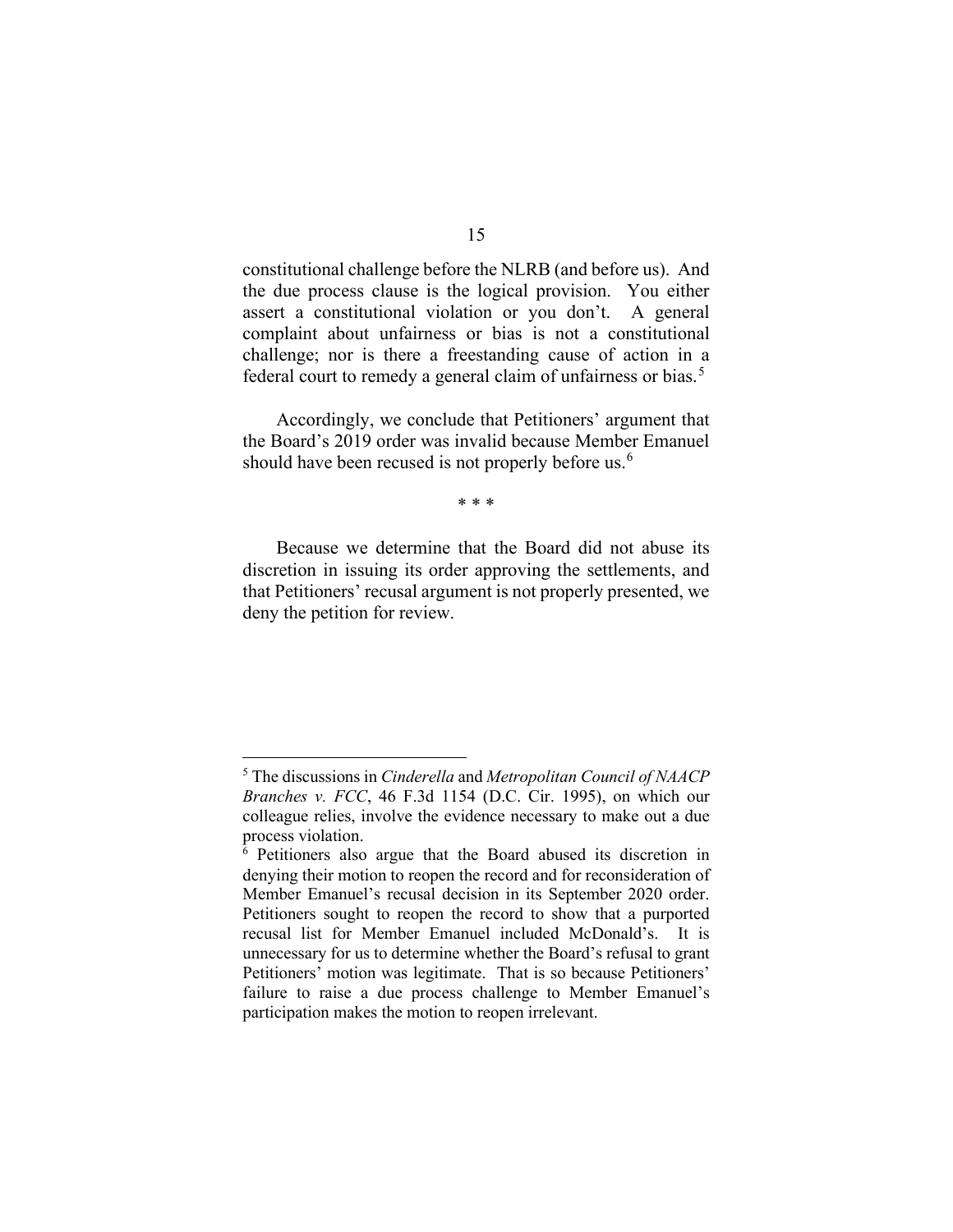ROGERS, *Circuit Judge*, concurring in part and dissenting in part: Before the National Labor Relations Board, petitioners filed a motion for the recusal of Member Emanuel on the ground that, in view of his employment at a law firm representing McDonald's in the underlying proceedings, his participation in the proceedings before the Board "raises the specter of partiality towards Respondents." *Motion for Recusal of Chairman Ring and Member Emanuel*, at 5 (Aug. 14, 2018). The motion cited Executive Order No. 13,770, 82 Fed. Reg. 9,333 (Feb. 3, 2017), Ethics Commitments by Executive Branch Appointees, and 5 C.F.R. § 2635.502, Standards of Ethical Conduct for Employees of the Executive Branch). *See id.* at 5-7.

The Board denied the motion. It found that: (1) Member Emanuel had consulted with the Board's Designated Agency Ethics Official and determined that his recusal from this matter was not necessary; (2) no party in the ongoing proceeding was a former client of his; (3) his employment at the Jones Day law firm was outside the scope of Executive Order No. 13,770; (4) he did not have a "covered relationship" with a party or its representative in the pending proceeding; and (5) he had concluded that his prior affiliations would not "cause a reasonable person with knowledge of the relevant facts to question his impartiality." *Order* (Dec. 12, 2019), at 1 n.2 (citing 5 C.F.R. § 2635.502).

Petitioners challenge that Order, contending in part that Member Emanuel's participation resulted in an "ethically compromised and invalid Board [O]rder." Petitioners' Brief 20; *see also* Reply Brief 17. Contrary to the court's opinion, *see* Op. at 14, the issue of Member Emanuel's recusal is properly before the court.

Two key opinions of this court set forth controlling authority on the court's role when a party moves to recuse a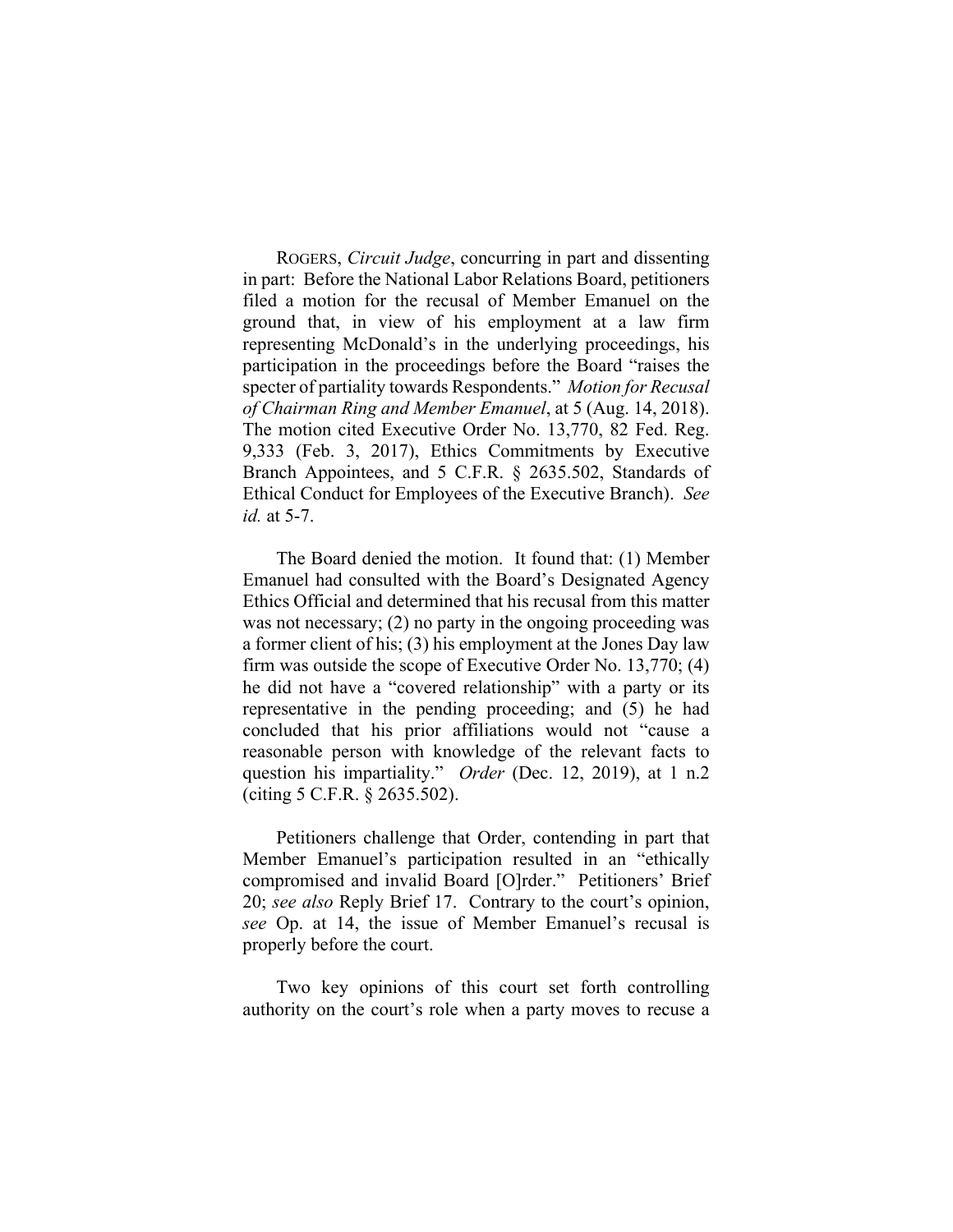member of a decision-making administrative entity. First, in *Cinderella Career & Finishing Schools, Inc. v. FTC*, 425 F.2d 583 (D.C. Cir. 1970), the court drew on its precedents and decisions by our sister circuits in establishing the test for disqualification as whether "a disinterested observer may conclude that [the agency] has in some measure adjudged the facts as well as the law of a particular case in advance of hearing it." *Id*. at 591 (quoting *Gilligan, Will & Co. v. SEC*, 267 F.2d 461, 469 (2d Cir.), *cert. denied*, 361 U.S. 896 (1959)). For instance, the court cited *American Cyanamid Co. v. FTC*, 363 F.2d 757 (6th Cir. 1966), in which the Sixth Circuit reversed an order of the Federal Trade Commission because allowing a biased Commissioner to participate violated "the requirements of due process." *Cinderella*, 425 F.2d at 591. Further, it "adopt[ed]" the Third Circuit's position in *Berkshire Employees Ass'n v. NLRB*, 121 F.2d 235, 239 (3d Cir. 1941), that "[l]itigants are entitled to an impartial tribunal whether it consists of one man or twenty . . . ." *Cinderella*, 425 F.2d at 592. The Third Circuit had ordered additional factfinding on whether a Board member's impartiality might require disqualification, *see Berkshire*, 121 F.2d at 239, because the "essential" concept of "fair play" includes "the resolution of contested questions by an impartial and disinterested tribunal," *id.* at 238. This court explained that this circuit's precedent too requires that "an administrative hearing 'must be attended, not only with every element of fairness but with the very appearance of complete fairness.'" *Cinderella*, 425 F.2d at 591 (quoting *Amos Treat & Co. v. SEC*, 306 F.2d 260, 267 (D.C. Cir. 1962)).

Second, in *Metropolitan Council of NAACP Branches v. FCC*, 46 F.3d 1154 (D.C. Cir. 1995), this court applied the *Cinderella* test, reiterating that the court "review[s] an agency member's decision not to recuse himself from a proceeding under a deferential, abuse of discretion standard." *Id.* at 1164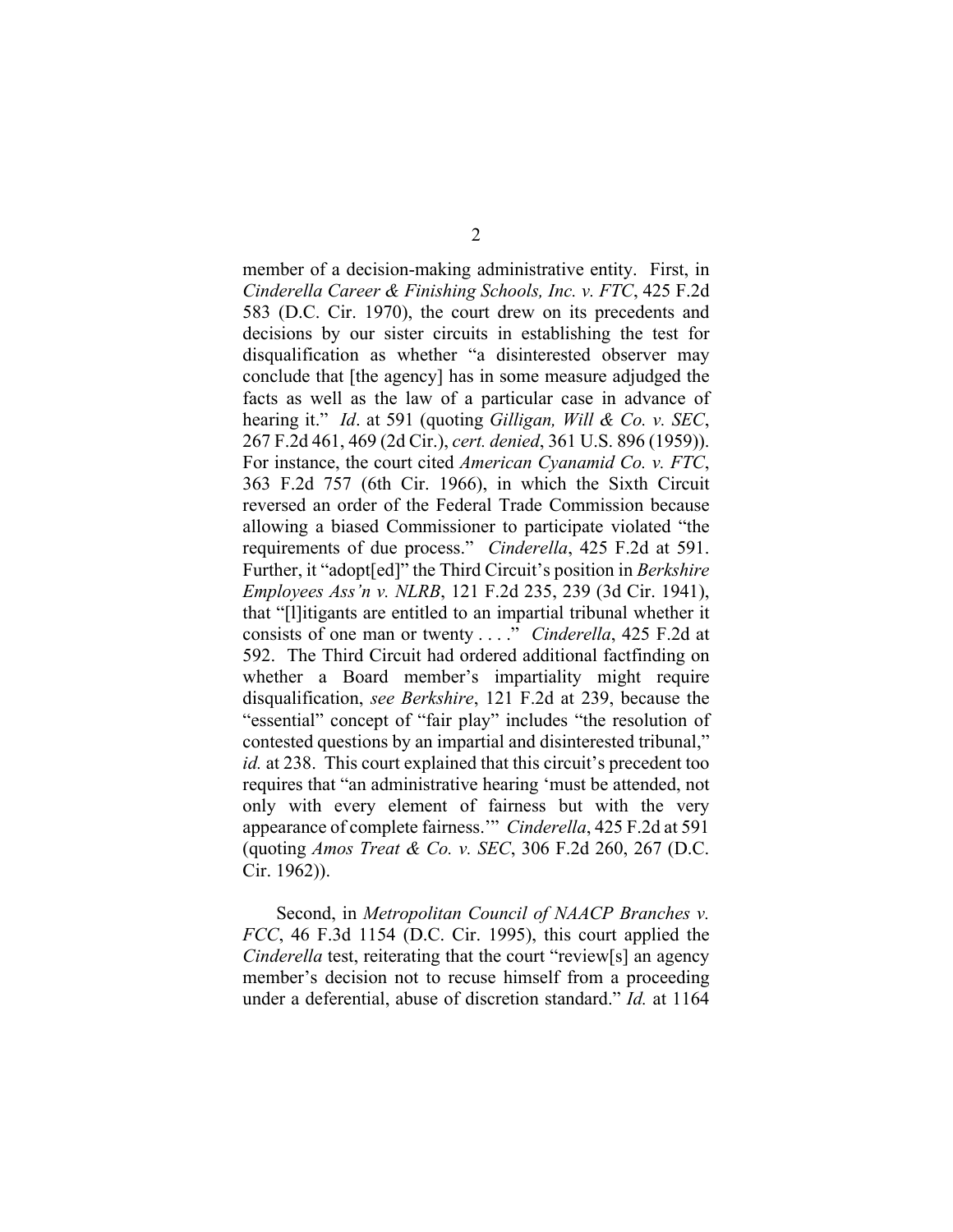(citing *Air Line Pilots Ass'n v. U.S. Dep't of Transp.*, 899 F.2d 1230, 1232 (D.C. Cir. 1990)). The court explained that in an adjudicative proceeding the court "will set aside a commission member's decision not to recuse himself from his duties only where he has 'demonstrably made up [his] mind about important and specific factual questions and [is] impervious to contrary evidence.'" *Id*. at 1165 (quoting *United Steelworkers of Am. v. Marshall*, 647 F.2d 1189, 1209 (D.C. Cir. 1980), *cert. denied*, 453 U.S. 913 (1981)).

Neither *Cinderella* nor *Metropolitan Council* requires petitioners to articulate an explicit constitutional challenge for this court to set aside an administrative decision in which a decisionmaker prejudged the matter. In *Cinderella*, the court emphasized the "danger of unfairness through prejudgment" and evaluated the recusal challenge without citing a constitutional argument. *See* 425 F.2d at 590. And in *Metropolitan Council*, the court applied the test from *Cinderella* without identifying a constitutional challenge. *See Metro. Council*, 46 F.3d at 1164-65. Our precedent, then, is neither an outlier nor opaque in holding that if a biased decisionmaker participates in an administrative adjudication, this court can determine that such participation violates the principles of fair play and impartiality that underlie due process. *See Cinderella*, 425 F.2d at 592 (citing *Berkshire*, 121 F.2d at 239).

Notwithstanding this circuit's established and well-settled recusal test, the court denies the petition for review because petitioners did not raise an explicit constitutional challenge by arguing that Member Emanuel's participation "violated *due process* either before the Board or before [this court]." Op. at 14 (emphasis added). Although the words "due process" are not expressly included in petitioners' recusal motion, nothing in our precedent or our sister circuits' precedent establishes a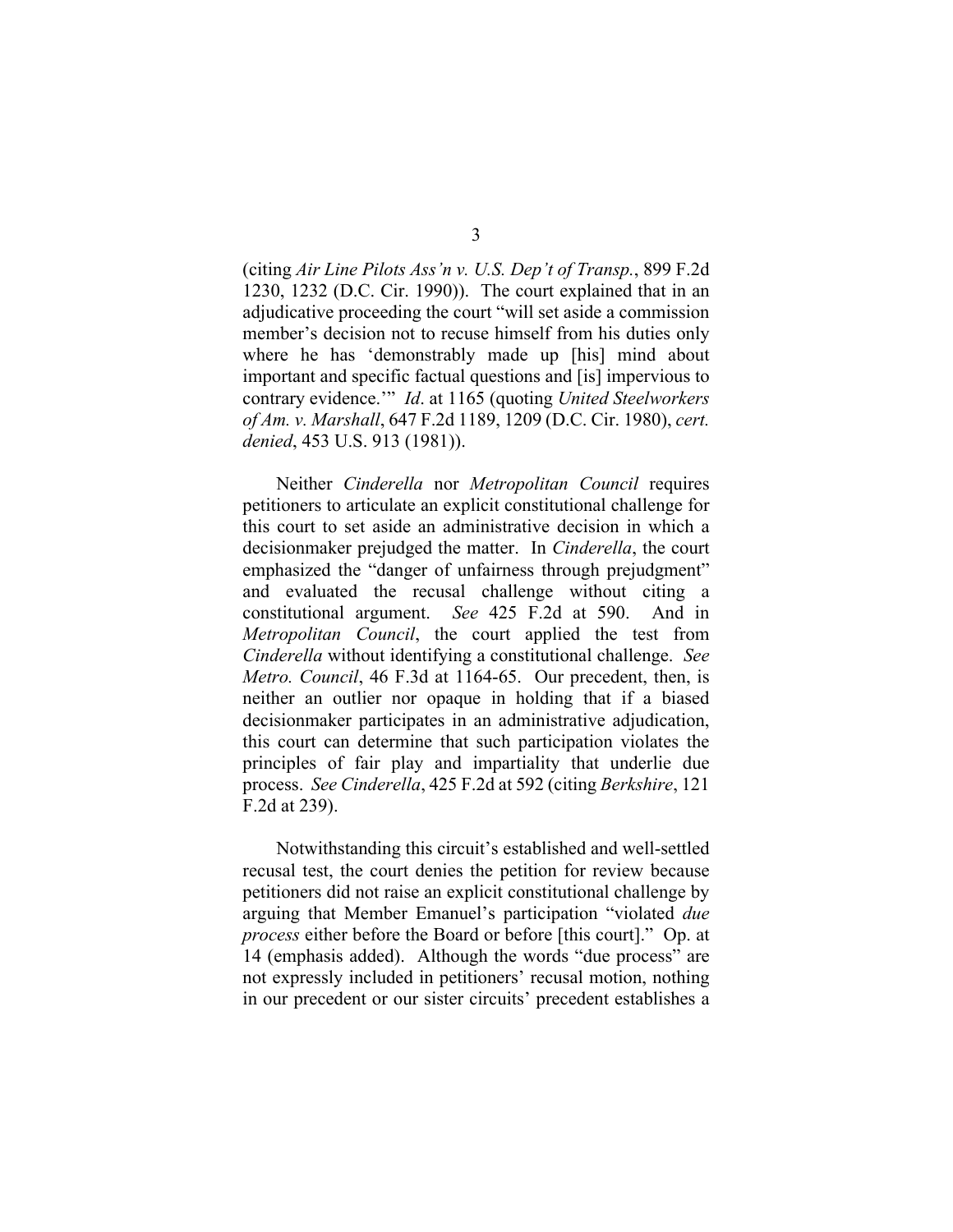"magic words" test, much less that the absence of those two words automatically dooms the recusal motion. After all, the term "due process" is capacious. *See, e.g.*, *Ralls Corp. v. Comm. on Foreign Inv. in U.S.*, 758 F.3d 296, 317 (D.C. Cir. 2014) (quoting *Nat'l Council of Resistance of Iran v. Dep't of State*, 251 F.3d 192, 205 (D.C. Cir. 2001)); *see also Gilbert v. Homar*, 520 U.S. 924, 930 (1997). Indeed, this court has repeatedly cautioned against requiring litigants to use "'magic words' in order to adequately raise an argument," explaining that an "argument is preserved if the party has 'fairly brought' the argument 'to the [agency's] attention.'" *Nat'l Treasury Emps. Union v. FLRA*, 754 F.3d 1031, 1040 (D.C. Cir. 2014) (quoting *Dep't of Com. v. FLRA*, 672 F.3d 1095, 1102 (D.C. Cir. 2012)); *see United States v. Essex*, 734 F.2d 832, 842 (D.C. Cir. 1984). Yet that is what the court requires today.

Furthermore, petitioners' recusal motion used terms reflecting the Board's Ethics Recusal Report, which expressly recognizes that "there is a risk that a case or other matter could be decided with a fatal taint due to the recused member's participation." *NLRB Ethics Recusal Report*, 38-39 (Nov. 19, 2019). And the Report instructs that "a petition for review under Section 10(f) of the [National Labor Relations Act ("NLRA")] in an appropriate court of appeals is the proper venue for a recusal dispute to ultimately be decided," *id.*, which is what petitioners did.

Consequently, unlike in *U.S. Dep't of Commerce v. FLRA*, 7 F.3d 243, 245 (D.C. Cir. 1993), petitioners properly raised the substance of their recusal argument before the Board, *see Motion for Recusal*, at 5-7, and petitioned for review of the Board's recusal decision pursuant to NLRA Section 10(f), *see*  Petitioners' Brief 20-21. The conclusion that this court "may not consider" petitioners' recusal challenge because it was not raised before the Board or this court, Op. at 14, is unfounded.